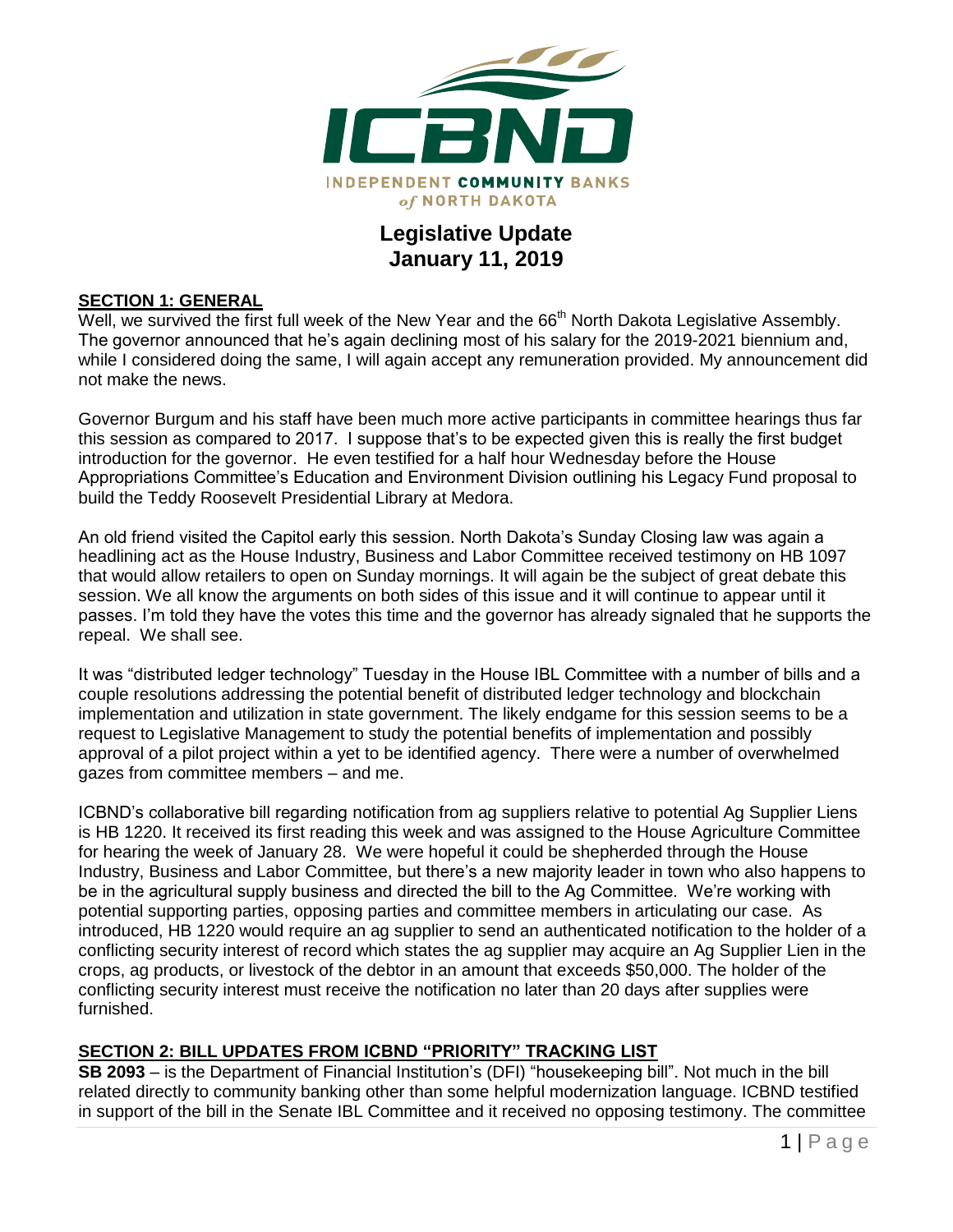provided a 6-0 "do pass" recommendation and it ultimately received similar treatment on the Senate floor Wednesday with a 47-0 affirmative vote.

**SB 2098** – is Bank of North Dakota's bill requesting flexibility in its rural residential mortgage loan program by eliminating some of the prescriptive loan terms that currently exist in statute. The bill did not alter the other provisions of the program including the requirements that it only be utilized in situations where private sector mortgage loan services are not reasonably available and can only be originated if referred by a local financial institution. As directed by the ICBND Legislative Committee, I testified in support of the bill. It received a 6-0 "do pass" recommendation from the Senate IBL Committee and a 47-0 "yes" vote from the full Senate on Thursday.

**HB 1008** – is DFI's budget bill and was heard before the House Appropriations Committee's Government Operations Division on Tuesday. This was the "first pass" overview of the bill and Commissioner Kruse was very prepared and did an excellent job in her testimony. I testified in support of the bill and more generally the agency itself. I reminded the committee that DFI is a special funds agency whose funding is predominantly (~80%) provided by community banks through examination fees. I went on to state that adequate resources for the agency are important in difficult agricultural time when it's critical to have seasoned, well trained examiners who understand our member banks. No action was taken and a second hearing is scheduled for next Friday.

**HB 1019** – is the budget bill for the state board for career and technical education. The part of that bill that is of interest to us is the Adult Farm Management Program. The program personnel have been extremely active in ICBND's Ag Lending School, and more importantly provide a valued service to our member bank's ag customers. No action was taken during the House Appropriations Committee's Education and Environment Division hearing Wednesday. We will continue to remind policymakers of the importance of this program especially in a challenging ag market.

**HB 1067** – relates to municipal bid requirements. Currently, a municipality may not issue bonds in an amount exceeding \$100,000 without first advertising for bids. This nominal amount in code goes back to the 1970's. HB 1067, as introduced, would have increased that nominal amount to \$1 million. The House Political Subdivisions Committee heard the bill last Friday and amended the bill by reducing the requested amount to \$750,000. The amended bill received a 14-0 "do pass" recommendation and passed the full Senate yesterday on a 85-4 vote. This is a good bill for community banking as it will provide some flexibility for municipalities to directly negotiate with their local community bank for small issuances.

**HB 1110** – is a bill introduced at the request of the Commission on Uniform State Laws related to adoption of the Revised Uniform Law on Notarial Acts. Long story short, the bill allows for (but doesn't mandate) remote notary services. Minnesota and Montana both have implemented this and South Dakota has a bill in the process. I didn't testify on this bill, but I think it will be a good thing for member bank customers. The House Judicial Committee has not taken action yet as amendments were offered from the Land Title Association.

| Date and Time    | <b>Bill</b><br><b>Number</b> | <b>Short Title</b>                                                                                                                                                                                         | <b>Committee</b>                              |
|------------------|------------------------------|------------------------------------------------------------------------------------------------------------------------------------------------------------------------------------------------------------|-----------------------------------------------|
| 01/14/2019 09:20 | HB 1251                      | Relating to property disclosure requirements.                                                                                                                                                              | House Judiciary                               |
| 01/14/2019 10:45 | <b>SB 2179</b>               | Relating to the prevention of financial exploitation; and to<br>amend and reenact section 6-08.1-03 of the North Dakota<br>Century Code, relating to a financial institution's duty of<br>confidentiality. | Senate Industry,<br><b>Business and Labor</b> |
| 01/14/2019 02:00 | <b>SB 2009</b>               | A BILL for an Act to provide an appropriation for defraying the<br>expenses of the agriculture commissioner; and to provide for                                                                            | Senate<br>Appropriations                      |

### **SECTION 3: BILL HEARINGS NEXT WEEK**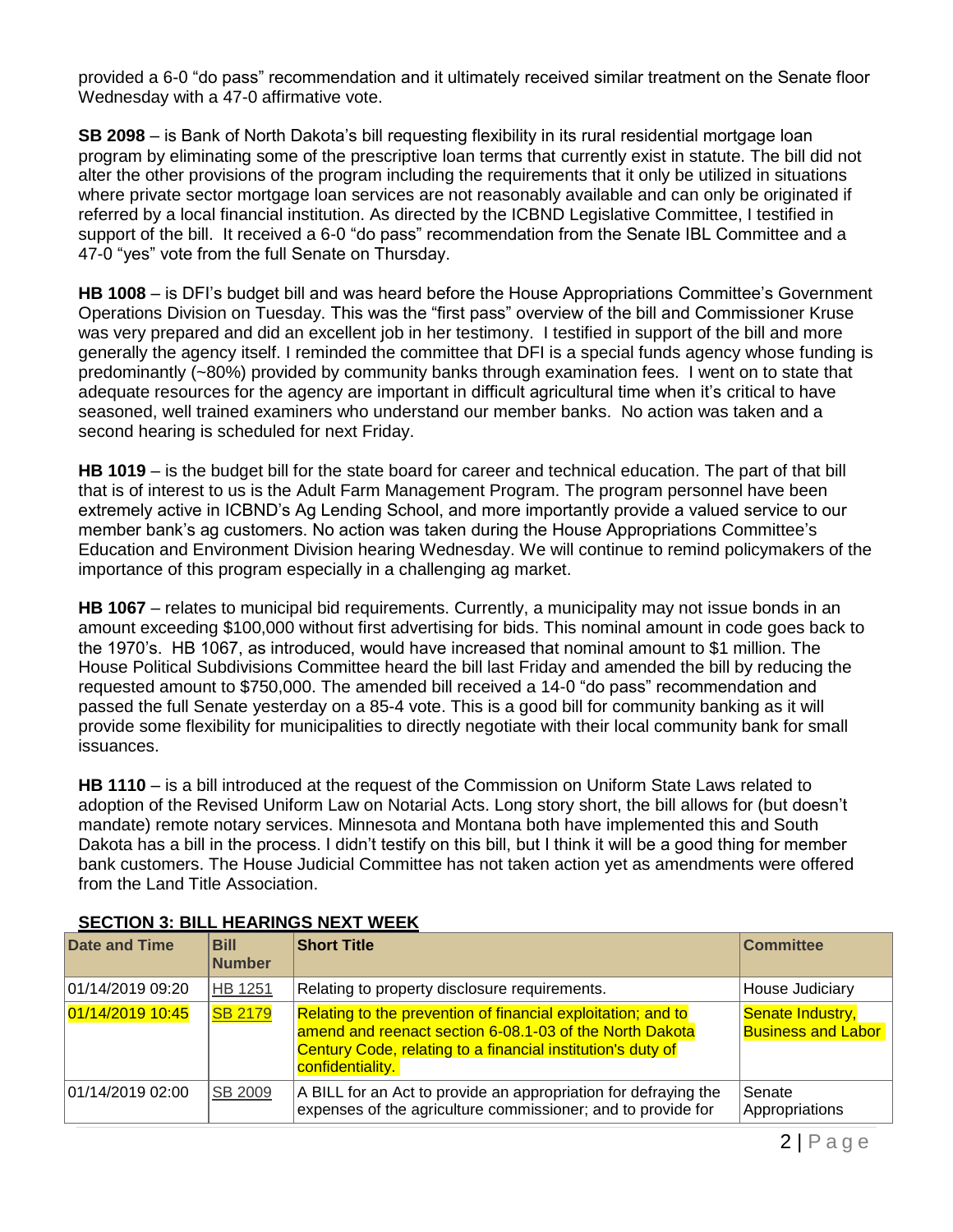|                  |                | transfers.                                                                                                                                                                                                                                                                                                                                                                                                 |                                                                                            |
|------------------|----------------|------------------------------------------------------------------------------------------------------------------------------------------------------------------------------------------------------------------------------------------------------------------------------------------------------------------------------------------------------------------------------------------------------------|--------------------------------------------------------------------------------------------|
| 01/15/2019 08:00 | <b>HB 1106</b> | Relating to the establishment of an invisible reinsurance pool<br>for the individual health insurance market; and to declare an<br>emergency.                                                                                                                                                                                                                                                              | House Industry,<br><b>Business and Labor</b>                                               |
| 01/15/2019 08:00 | <b>HB 1106</b> | Relating to the establishment of an invisible reinsurance pool<br>for the individual health insurance market; and to declare an<br>emergency.                                                                                                                                                                                                                                                              | Senate Industry,<br><b>Business and Labor</b>                                              |
| 01/15/2019 10:00 | <b>HB 1144</b> | Relating to fees for insurance services.                                                                                                                                                                                                                                                                                                                                                                   | House Industry,<br><b>Business and Labor</b>                                               |
| 01/15/2019 10:00 | HB 1066        | Relating to infrastructure funds; to amend and reenact<br>subsection 5 of section 57-51-01 and sections 57-51-15, 57-<br>51.1-07.3, and 57-51.1-07.5 of the North Dakota Century Code,<br>relating to oil and gas tax revenue allocations; to provide a<br>continuing appropriation; to provide for a report; and to provide<br>an effective date.                                                         | House Finance and<br><b>Taxation</b>                                                       |
| 01/16/2019 08:00 | <b>HB 1181</b> | Relating to the regulation of guaranteed asset protection<br>waivers; to provide a penalty; and to provide for application.                                                                                                                                                                                                                                                                                | House Industry,<br><b>Business and Labor</b>                                               |
| 01/16/2019 08:30 | <b>HB 1014</b> | A BILL for an Act to provide for an appropriation for defraying<br>the expenses of the industrial commission and the agencies<br>under the management of the industrial commission; and to<br>provide for a transfer.                                                                                                                                                                                      | <b>House</b><br><b>Appropriations -</b><br>Government<br><b>Operations Division</b>        |
| 01/16/2019 09:00 | SB 2167        | Relating to insurance producer and consultant continuing<br>education; and to amend and reenact sections 26.1-26-02 and<br>26.1-26-35 of the North Dakota Century Code, relating to<br>definitions relating to insurance producers and consultants.                                                                                                                                                        | Senate Industry,<br><b>Business and Labor</b>                                              |
| 01/16/2019 10:00 | HB 1235        | Relating to a corporate income tax credit and an employer<br>deduction for reimbursement of employee child care<br>expenditures; and to provide an effective date.                                                                                                                                                                                                                                         | House Finance and<br>Taxation                                                              |
| 01/16/2019 10:30 | HB 1241        | Relating to an individual income tax deduction for contributions<br>made to a first-time home buyer savings account; and to<br>provide an effective date.                                                                                                                                                                                                                                                  | House Finance and<br><b>Taxation</b>                                                       |
| 01/17/2019 02:00 | <b>HB 1218</b> | Relating to consumer towing protection; to amend and reenact<br>sections 23.1-15-03, 23.1-15-05, 39-26-04, 39-26-06, 39-26-07,<br>and subsection 2 of section 39-26-08 of the North Dakota<br>Century Code, relating to custody of abandoned vehicles,<br>notice to owners of abandoned vehicles, and right to reclaim an<br>abandoned vehicle; to provide a penalty; and to provide an<br>effective date. | House<br>Transportation                                                                    |
| 01/17/2019 02:00 | <b>HB 1263</b> | Relating to custody and disposition of abandoned motor<br>vehicles; to provide a penalty; and to declare an emergency.                                                                                                                                                                                                                                                                                     | <b>House</b><br><b>Transportation</b>                                                      |
| 01/17/2019 02:00 | <b>HB 1014</b> | A BILL for an Act to provide for an appropriation for defraying<br>the expenses of the industrial commission and the agencies<br>under the management of the industrial commission; and to<br>provide for a transfer.                                                                                                                                                                                      | House<br>Appropriations -<br>Government<br><b>Operations Division</b>                      |
| 01/18/2019 09:00 | HB 1243        | Relating to recording of easements.                                                                                                                                                                                                                                                                                                                                                                        | <b>House Political</b><br>Subdivisions                                                     |
| 01/18/2019 09:00 | HB 1299        | Relating to the duration of easements on the use of real<br>property for pipelines.                                                                                                                                                                                                                                                                                                                        | House Energy and<br><b>Natural Resources</b>                                               |
| 01/18/2019 09:00 | <b>HB 1008</b> | A BILL for an Act to provide an appropriation for defraying the<br>expenses of the department of financial institutions.                                                                                                                                                                                                                                                                                   | <b>House</b><br><b>Appropriations -</b><br><b>Government</b><br><b>Operations Division</b> |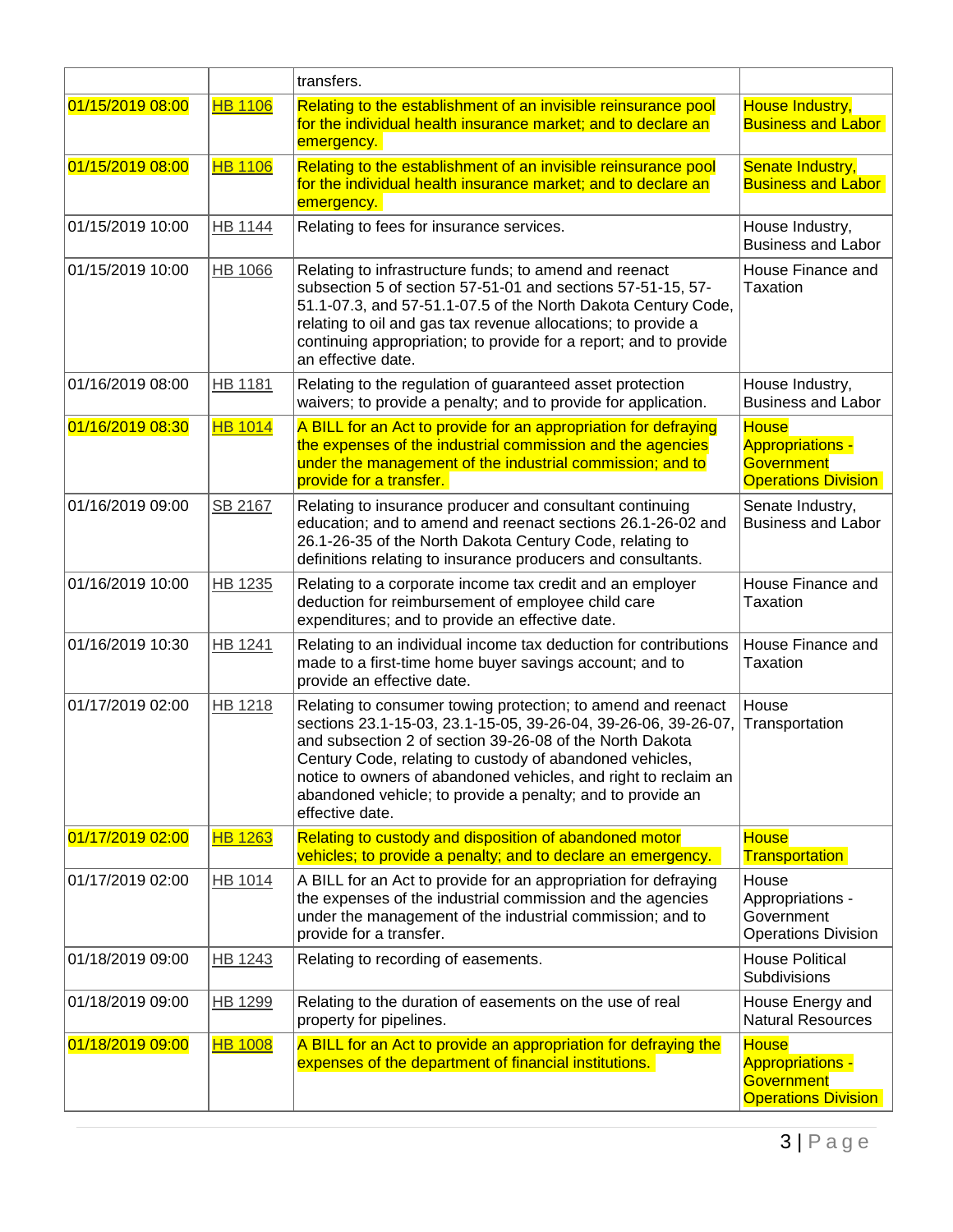| 01/18/2019 09:15 | SB 2081        | Relating to a continuing appropriation for investments<br>controlled by the board of university and school lands. | Senate Government<br>and Veterans Affairs |
|------------------|----------------|-------------------------------------------------------------------------------------------------------------------|-------------------------------------------|
| 01/18/2019 10:30 | <b>SB 2197</b> | <b>Relating to loans for family farmers.</b>                                                                      | Senate Agriculture                        |

Legislator contact information can be found at<http://www.legis.nd.gov/contact-my-legislators> and you can check on any legislative activities through the Legislative Council's web page at [www.legis.nd.gov.](http://www.legis.nd.gov/)

Thank you for your participation in the legislative process. Please call, email or text me with any questions or concerns. If you'd like to be taken off this distribution list or if there are others in your organization that should be on the distribution list for the legislative updates, please let me know.

Sincerely,

Bany D. Haugen

*Barry D. Haugen [barryh@icbnd.com](mailto:barryh@icbnd.com) cell: 701.955.4308 office: 701.258.7121*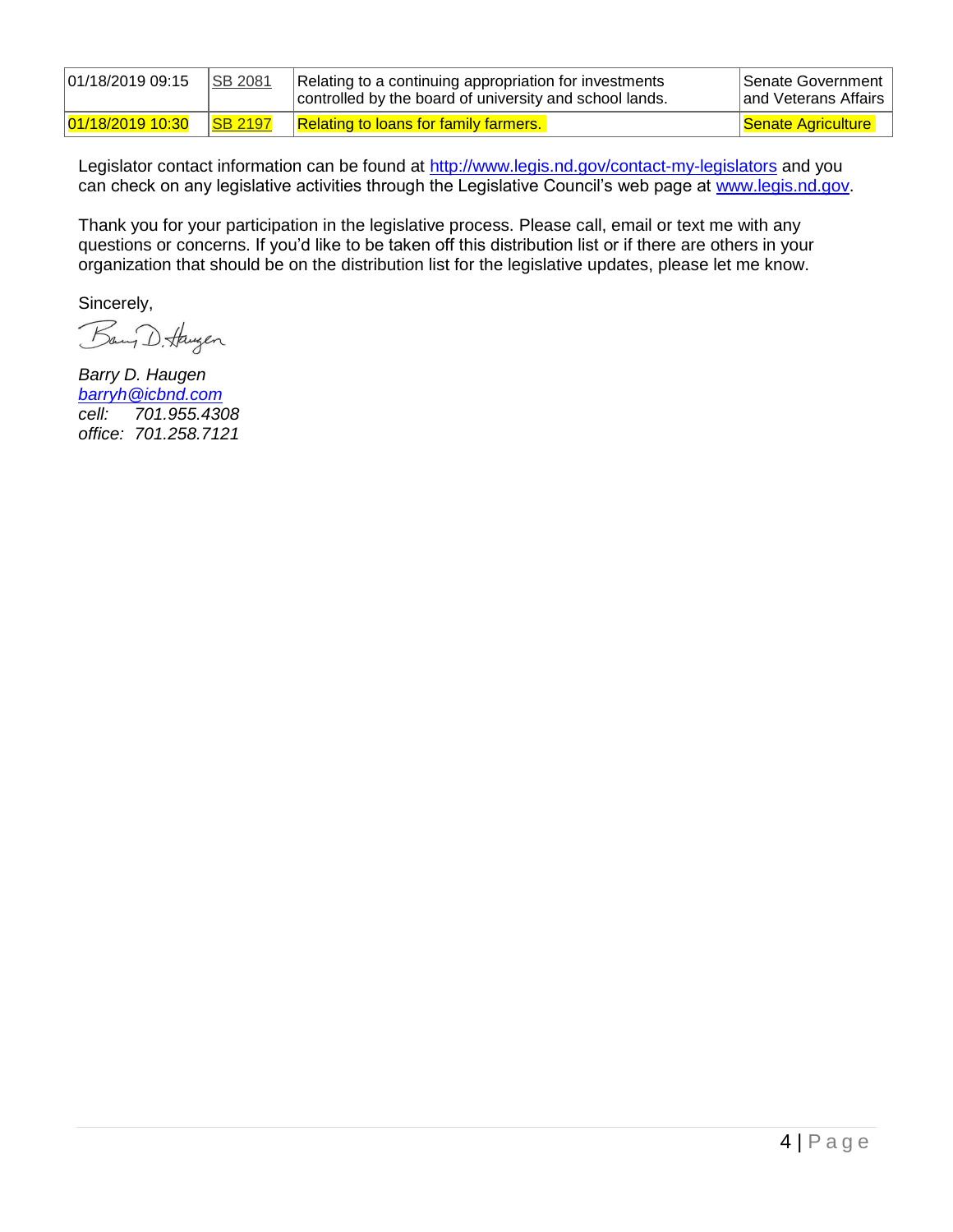

# **ICBND BILL TRACKING LIST**

| <b>Bill</b>    | <b>Status</b>                                                                                                                                      | <b>Title</b>                                                                                                                                                                                                                                                                                                                                                                                                                                                                                                                                                                                                  |
|----------------|----------------------------------------------------------------------------------------------------------------------------------------------------|---------------------------------------------------------------------------------------------------------------------------------------------------------------------------------------------------------------------------------------------------------------------------------------------------------------------------------------------------------------------------------------------------------------------------------------------------------------------------------------------------------------------------------------------------------------------------------------------------------------|
| <b>HB 1008</b> | House: INTRODUCED<br>01/08 H Committee Hearing - 09:00 AM<br>01/18 H Committee Hearing - 09:00 AM                                                  | A BILL for an Act to provide an appropriation for<br>defraying the expenses of the department of financial<br>institutions.                                                                                                                                                                                                                                                                                                                                                                                                                                                                                   |
| <b>HB 1014</b> | House: INTRODUCED<br>01/16 H Committee Hearing - 08:30 AM<br>01/17 H Committee Hearing - 02:00 PM                                                  | A BILL for an Act to provide for an appropriation for<br>defraying the expenses of the industrial commission<br>and the agencies under the management of the<br>industrial commission; and to provide for a transfer.                                                                                                                                                                                                                                                                                                                                                                                         |
| HB 1018        | House: INTRODUCED<br>01/03 H Introduced, first reading, referred<br><b>Appropriations Committee</b><br>01/09 H Committee Hearing - 08:30 AM        | A BILL for an Act to provide an appropriation for<br>defraying the expenses of the department of<br>commerce; to provide exemptions; and to provide for a<br>transfer.                                                                                                                                                                                                                                                                                                                                                                                                                                        |
| HB 1019        | House: INTRODUCED<br>01/03 H Introduced, first reading, referred<br><b>Appropriations Committee</b><br>01/09 H Committee Hearing - 02:00 PM        | A BILL for an Act to provide an appropriation for<br>defraying the expenses of the state board for career<br>and technical education.                                                                                                                                                                                                                                                                                                                                                                                                                                                                         |
| HB 1020        | House: INTRODUCED<br>01/11 H Committee Hearing - 08:30 AM<br>01/11 H Committee Hearing - 10:00 AM                                                  | A BILL for an Act to provide an appropriation for<br>defraying the expenses of the North Dakota state<br>university extension service, northern crops institute,<br>upper great plains transportation institute, main<br>research center, branch research centers, and<br>agronomy seed farm.                                                                                                                                                                                                                                                                                                                 |
| HB 1035        | House: INTRODUCED<br>01/03 H Introduced, first reading, referred<br>Government and Veterans Affairs Committee                                      | Relating to initiated measures and election ballots.                                                                                                                                                                                                                                                                                                                                                                                                                                                                                                                                                          |
| <b>HB 1043</b> | House: INTRODUCED<br>01/08 H Committee Hearing - 09:00 AM<br>01/09 H Reported back, do not pass, placed on<br>calendar 14 0 0                      | Relating to the exemption of an open blockchain token<br>from specified securities transactions and dealings;<br>and to amend and reenact section 10-04-02,<br>subsection 19 of section 13-09-02, and section 13-09-<br>03 of the North Dakota Century Code, relating to the<br>definitions of an open blockchain token and virtual<br>currency and excluding an open blockchain token and<br>virtual currency from specified money transmission<br>requirements.                                                                                                                                             |
| HB 1045        | House: INTRODUCED<br>01/03 H Introduced, first reading, referred<br>Industry, Business and Labor Committee<br>01/08 H Committee Hearing - 09:00 AM | Relating to electronic transaction definitions,<br>blockchain technology and smart contracts, number of<br>shareholders, and series limited liability companies;<br>and to amend and reenact sections 9-16-02, 10-06.1-<br>17, 10-19.1-01, and 10-19.1-01.2, subsection 6 of<br>section 10-19.1-66, subsection 1 of section 10-19.1-<br>73.3, sections 10-19.1-76.3 and 10-19.1-81,<br>subsections 1, 2, and 11 of section 10-19.1-84,<br>subsection 1 of section 10-19.1-110, subsection 2 of<br>section 10-19.1-146, and subsection 2 of section 10-<br>35-28 of the North Dakota Century Code, relating to |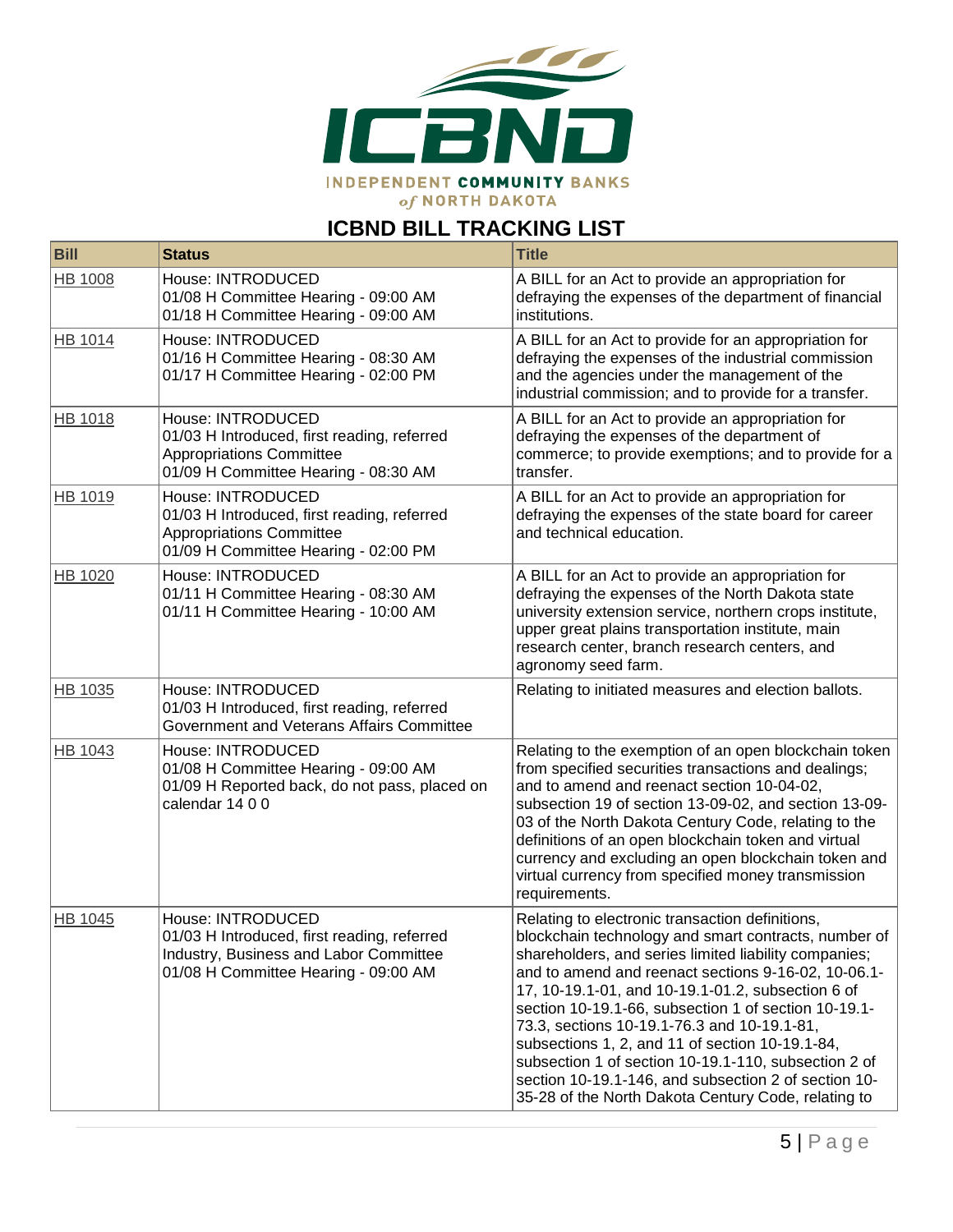|                |                                                                                                                                                    | electronic transactions, filing of an annual report by<br>corporations engaged in farming or ranching, Business<br>Corporation Act definitions, knowledge and notice,<br>share certificates, corporate voting list and voting<br>trusts, acceptance of shareholder act by the<br>corporation, corporate records, corporate dissolution<br>procedure, and the filing of an annual report by a<br>publicly traded corporation. |
|----------------|----------------------------------------------------------------------------------------------------------------------------------------------------|------------------------------------------------------------------------------------------------------------------------------------------------------------------------------------------------------------------------------------------------------------------------------------------------------------------------------------------------------------------------------------------------------------------------------|
| HB 1048        | House: INTRODUCED<br>01/03 H Introduced, first reading, referred<br>Industry, Business and Labor Committee<br>01/08 H Committee Hearing - 09:00 AM | Relating to the use of distributed ledger technologies.                                                                                                                                                                                                                                                                                                                                                                      |
| HB 1055        | House: INTRODUCED<br>01/03 H Introduced, first reading, referred<br><b>Transportation Committee</b><br>01/04 H Committee Hearing - 09:30 AM        | Relating to motor vehicle body damage disclosure.                                                                                                                                                                                                                                                                                                                                                                            |
| <b>HB 1066</b> | House: INTRODUCED<br>01/03 H Introduced, first reading, referred Finance<br>and Taxation Committee<br>01/15 H Committee Hearing - 10:00 AM         | Relating to infrastructure funds; to amend and reenact<br>subsection 5 of section 57-51-01 and sections 57-51-<br>15, 57-51.1-07.3, and 57-51.1-07.5 of the North<br>Dakota Century Code, relating to oil and gas tax<br>revenue allocations; to provide a continuing<br>appropriation; to provide for a report; and to provide an<br>effective date.                                                                        |
| <b>HB 1067</b> | House: PASSED<br>01/08 H Amendment adopted, placed on calendar<br>01/10 H Second reading, passed, yeas 85 nays 4                                   | Relating to municipal bid requirements and certificates<br>of indebtedness.                                                                                                                                                                                                                                                                                                                                                  |
| HB 1092        | House: INTRODUCED<br>01/03 H Introduced, first reading, (emergency),<br>referred Education Committee<br>01/07 H Committee Hearing - 02:00 PM       | Relating to the North Dakota higher education savings<br>plan, the federal student loan program, and the state<br>guarantee loan program; to repeal section 15-62.1-10<br>of the North Dakota Century Code, relating to eligibility<br>for participation in the federal student loan program;<br>and to declare an emergency.                                                                                                |
| HB 1097        | House: INTRODUCED<br>01/03 H Introduced, first reading, referred<br>Industry, Business and Labor Committee<br>01/09 H Committee Hearing - 09:00 AM | Relating to Sunday closing laws and retail<br>agreements; and to repeal sections 12.1-30-01, 12.1-<br>30-02, and 12.1-30-03 of the North Dakota Century<br>Code, relating to Sunday closing laws.                                                                                                                                                                                                                            |
| <b>HB 1106</b> | House: INTRODUCED<br>01/15 H Committee Hearing - 08:00 AM<br>01/15 S Committee Hearing - 08:00 AM                                                  | Relating to the establishment of an invisible<br>reinsurance pool for the individual health insurance<br>market; and to declare an emergency.                                                                                                                                                                                                                                                                                |
| <b>HB 1110</b> | House: INTRODUCED<br>01/03 H Introduced, first reading, referred<br><b>Judiciary Committee</b><br>01/09 H Committee Hearing - 10:00 AM             | Relating to the adoption of the Revised Uniform Law<br>on Notarial Acts; and to amend and reenact<br>sections 44-06.1-01, 44-06.1-03, and 44-06.1-18 of<br>the North Dakota Century Code, relating to the<br>adoption of the Revised Uniform Law on Notarial<br>Acts.                                                                                                                                                        |
| HB 1144        | House: INTRODUCED<br>01/03 H Introduced, first reading, referred<br>Industry, Business and Labor Committee<br>01/15 H Committee Hearing - 10:00 AM | Relating to fees for insurance services.                                                                                                                                                                                                                                                                                                                                                                                     |
| HB 1165        | House: INTRODUCED<br>01/03 H Introduced, first reading, referred Political<br><b>Subdivisions Committee</b>                                        | Relating to nonconforming structures.                                                                                                                                                                                                                                                                                                                                                                                        |
| HB 1181        | House: INTRODUCED<br>01/03 H Introduced, first reading, referred                                                                                   | Relating to the regulation of guaranteed asset<br>protection waivers; to provide a penalty; and to provide                                                                                                                                                                                                                                                                                                                   |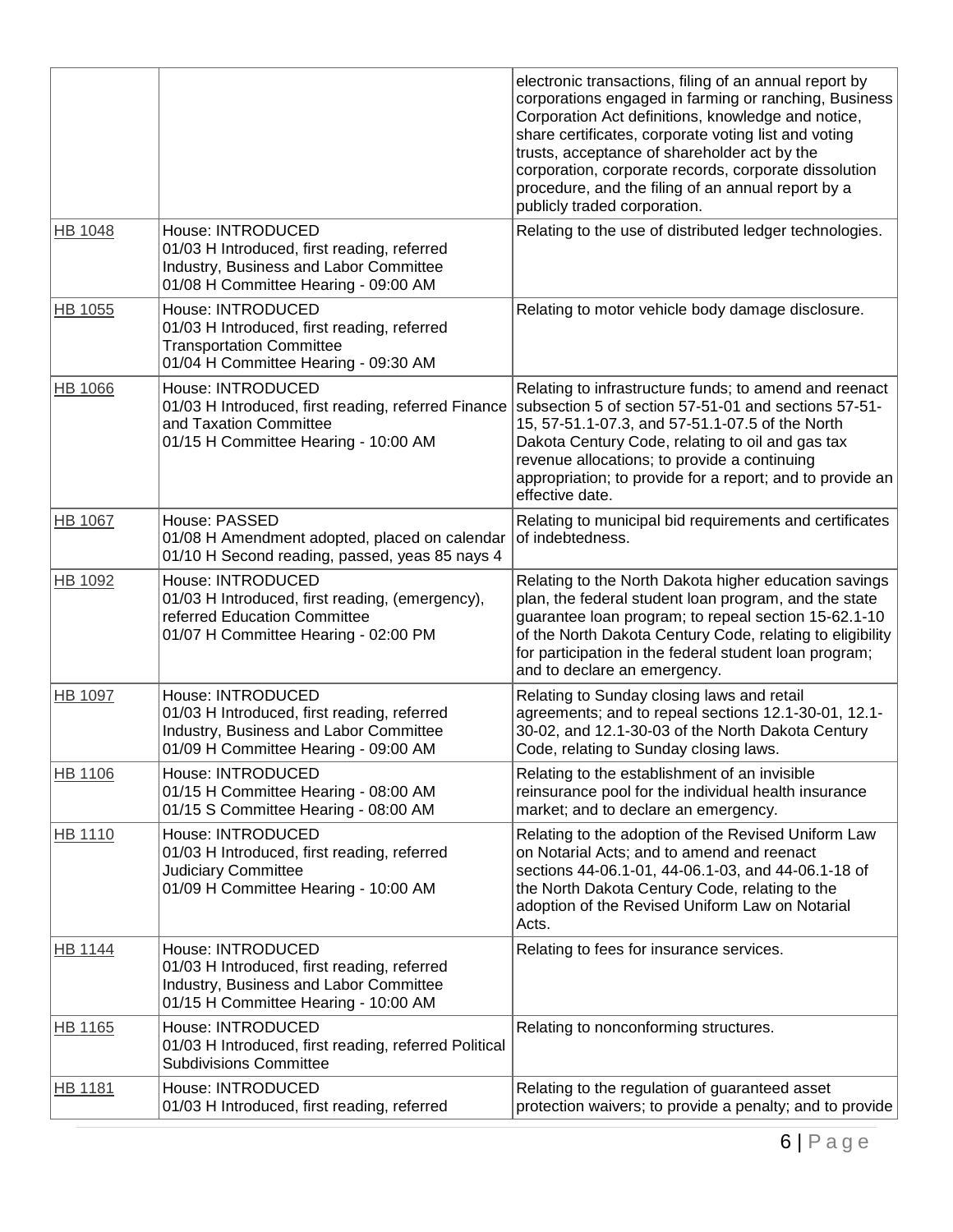|                | Industry, Business and Labor Committee<br>01/16 H Committee Hearing - 08:00 AM                                                                      | for application.                                                                                                                                                                                                                                                                                                                                                                                                                                                                                                |
|----------------|-----------------------------------------------------------------------------------------------------------------------------------------------------|-----------------------------------------------------------------------------------------------------------------------------------------------------------------------------------------------------------------------------------------------------------------------------------------------------------------------------------------------------------------------------------------------------------------------------------------------------------------------------------------------------------------|
| HB 1195        | House: INTRODUCED<br>01/03 H Introduced, first reading, referred<br>Industry, Business and Labor Committee                                          | Relating to consumer contract clauses and the use of<br>certain marketing practices involving automatic<br>renewal; to provide a penalty; and to provide for<br>application.                                                                                                                                                                                                                                                                                                                                    |
| <b>HB 1217</b> | House: INTRODUCED<br>01/03 H Introduced, first reading, referred<br>Government and Veterans Affairs Committee                                       | Relating to competition between the government and<br>private industry and to require a report to the<br>legislative management.                                                                                                                                                                                                                                                                                                                                                                                |
| <b>HB 1218</b> | House: INTRODUCED<br>01/03 H Introduced, first reading, referred<br><b>Transportation Committee</b><br>01/17 H Committee Hearing - 02:00 PM         | Relating to consumer towing protection; to amend and<br>reenact sections 23.1-15-03, 23.1-15-05, 39-26-04,<br>39-26-06, 39-26-07, and subsection 2 of section 39-<br>26-08 of the North Dakota Century Code, relating to<br>custody of abandoned vehicles, notice to owners of<br>abandoned vehicles, and right to reclaim an<br>abandoned vehicle; to provide a penalty; and to<br>provide an effective date.                                                                                                  |
| <b>HB 1220</b> | House: INTRODUCED<br>01/03 H Introduced, first reading, referred<br><b>Agriculture Committee</b>                                                    | Relating to priority of agricultural supplier liens; and to<br>provide for application.                                                                                                                                                                                                                                                                                                                                                                                                                         |
| <b>HB 1222</b> | House: INTRODUCED<br>01/03 H Introduced, first reading, referred Finance<br>and Taxation Committee                                                  | Relating to the elimination of individual and corporate<br>income tax and the imposition of a flat individual and<br>corporate income tax at a rate of one percent; to<br>repeal sections 40-57.1-04, 40-57.1-04.4, 40-63-04,<br>40-63-06, 40-63-07, 40-63-09, and 40-63-10 and<br>chapters 52-02.1, 57-38, 57-38.1, 57-38.3, 57-38.4,<br>57-38.5, and 57-38.6 of the North Dakota Century<br>Code, relating to the elimination of individual and<br>corporate income tax; and to provide an effective<br>date. |
| HB 1235        | House: INTRODUCED<br>01/03 H Introduced, first reading, referred Finance<br>and Taxation Committee<br>01/16 H Committee Hearing - 10:00 AM          | Relating to a corporate income tax credit and an<br>employer deduction for reimbursement of employee<br>child care expenditures; and to provide an effective<br>date.                                                                                                                                                                                                                                                                                                                                           |
| <b>HB 1241</b> | House: INTRODUCED<br>and Taxation Committee<br>01/16 H Committee Hearing - 10:30 AM                                                                 | Relating to an individual income tax deduction for<br>01/03 H Introduced, first reading, referred Finance contributions made to a first-time home buyer savings<br>account; and to provide an effective date.                                                                                                                                                                                                                                                                                                   |
| HB 1243        | House: INTRODUCED<br>01/03 H Introduced, first reading, referred Political<br><b>Subdivisions Committee</b><br>01/18 H Committee Hearing - 09:00 AM | Relating to recording of easements.                                                                                                                                                                                                                                                                                                                                                                                                                                                                             |
| HB 1251        | House: INTRODUCED<br>01/03 H Introduced, first reading, referred<br><b>Judiciary Committee</b><br>01/14 H Committee Hearing - 09:20 AM              | Relating to property disclosure requirements.                                                                                                                                                                                                                                                                                                                                                                                                                                                                   |
| HB 1263        | House: INTRODUCED<br>01/03 H Introduced, first reading, (emergency),<br>referred Transportation Committee<br>01/17 H Committee Hearing - 02:00 PM   | Relating to custody and disposition of abandoned<br>motor vehicles; to provide a penalty; and to declare an<br>emergency.                                                                                                                                                                                                                                                                                                                                                                                       |
| HB 1299        | House: INTRODUCED<br>01/03 H Introduced, first reading, referred Energy<br>and Natural Resources Committee<br>01/18 H Committee Hearing - 09:00 AM  | Relating to the duration of easements on the use of<br>real property for pipelines.                                                                                                                                                                                                                                                                                                                                                                                                                             |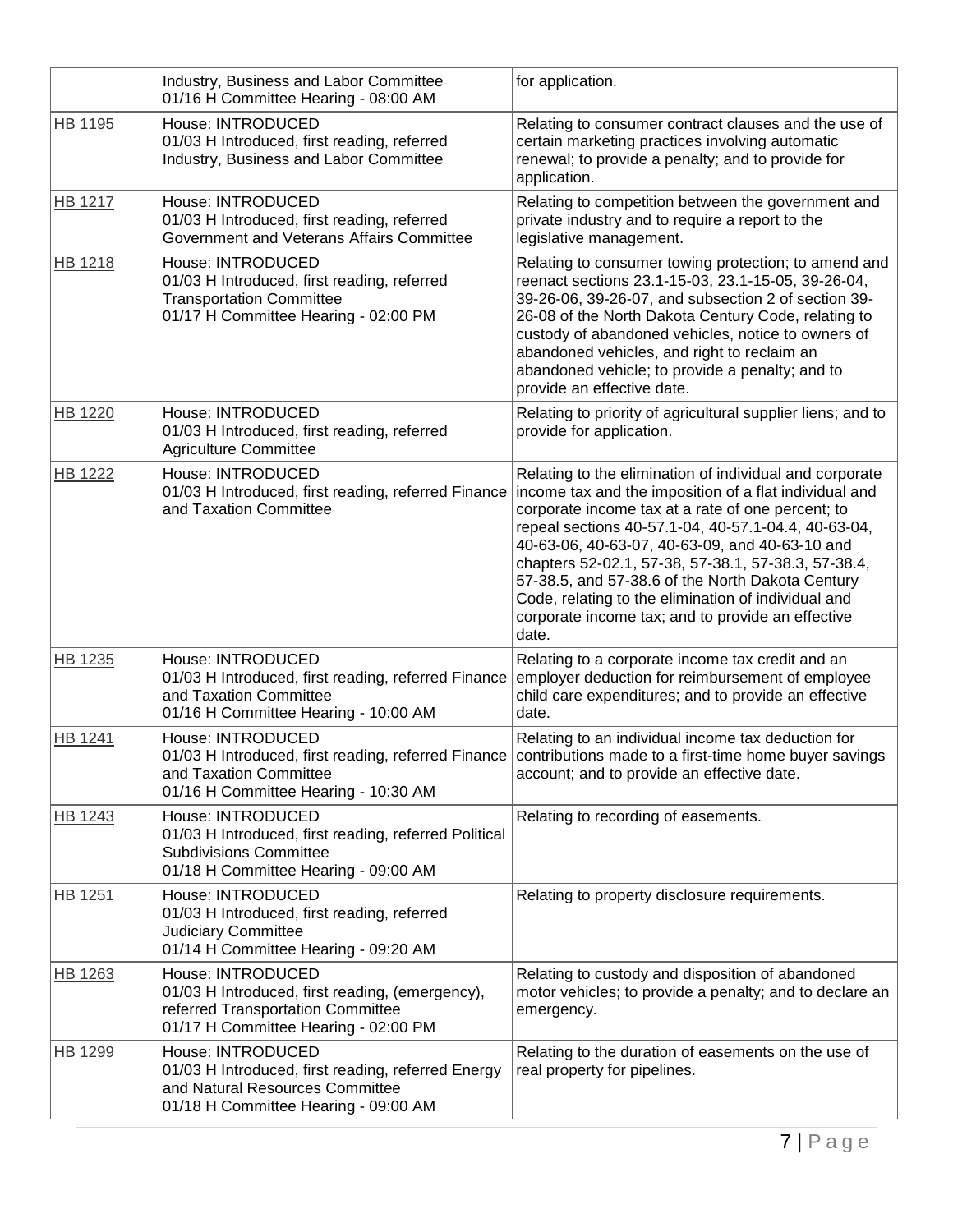| HB 1340 | House: INTRODUCED<br>01/09 H Introduced, first reading, referred Finance<br>and Taxation Committee                                                               | Relating to the period of property tax delinquency<br>before foreclosure of a tax lien; to provide for<br>application; and to provide an effective date.                                                                                                                                                                                                                                                                                                                                                                                                                                                                                                                                                                                                                  |
|---------|------------------------------------------------------------------------------------------------------------------------------------------------------------------|---------------------------------------------------------------------------------------------------------------------------------------------------------------------------------------------------------------------------------------------------------------------------------------------------------------------------------------------------------------------------------------------------------------------------------------------------------------------------------------------------------------------------------------------------------------------------------------------------------------------------------------------------------------------------------------------------------------------------------------------------------------------------|
| SB 2002 | Senate: INTRODUCED<br>01/03 S Introduced, first reading, referred<br><b>Appropriations Committee</b><br>01/09 S Committee Hearing - 08:30 AM                     | A BILL for an Act to provide an appropriation for<br>defraying the expenses of the office of the secretary of<br>state and public printing.                                                                                                                                                                                                                                                                                                                                                                                                                                                                                                                                                                                                                               |
| SB 2009 | Senate: INTRODUCED<br>01/03 S Introduced, first reading, referred<br><b>Appropriations Committee</b><br>01/14 S Committee Hearing - 02:00 PM                     | A BILL for an Act to provide an appropriation for<br>defraying the expenses of the agriculture<br>commissioner; and to provide for transfers.                                                                                                                                                                                                                                                                                                                                                                                                                                                                                                                                                                                                                             |
| SB 2010 | Senate: INTRODUCED<br>01/03 S Introduced, first reading, referred<br><b>Appropriations Committee</b><br>01/08 S Committee Hearing - 08:30 AM                     | A BILL for an Act to provide an appropriation for<br>defraying the expenses of the insurance<br>commissioner; and to provide an appropriation for the<br>distribution of funds from the insurance tax distribution<br>fund.                                                                                                                                                                                                                                                                                                                                                                                                                                                                                                                                               |
| SB 2039 | Senate: INTRODUCED<br>01/03 S Introduced, first reading, referred<br><b>Education Committee</b><br>01/09 S Committee Hearing - 10:00 AM                          | Relating to the development and implementation of a<br>skilled workforce scholarship program; to provide a<br>continuing appropriation; and to provide for a transfer.                                                                                                                                                                                                                                                                                                                                                                                                                                                                                                                                                                                                    |
| SB 2075 | Senate: INTRODUCED<br>01/03 S Introduced, first reading, referred<br>Industry, Business and Labor Committee<br>01/09 S Committee Hearing - 10:00 AM              | Relating to appraisal management companies.                                                                                                                                                                                                                                                                                                                                                                                                                                                                                                                                                                                                                                                                                                                               |
| SB 2081 | Senate: INTRODUCED<br>01/03 S Introduced, first reading, referred<br>Government and Veterans Affairs Committee<br>01/18 S Committee Hearing - 09:15 AM           | Relating to a continuing appropriation for investments<br>controlled by the board of university and school lands.                                                                                                                                                                                                                                                                                                                                                                                                                                                                                                                                                                                                                                                         |
| SB 2093 | Senate: PASSED<br>01/09 S Second reading, passed, yeas 47 nays 0<br>01/10 H Received from Senate                                                                 | Relating to the examination of technology service<br>providers, the capital requirement for trust companies,<br>the examination of trust companies, the definition of a<br>financial institution, surety bond requirements for<br>money brokers and collection agencies, notice<br>requirement for deferred presentment service<br>providers, fees for money transmitters, and reporting<br>requirements for debt-settlement providers; and to<br>repeal sections 13-04.1-05.1, 13-05-05.2, 13-08-05.2,<br>and 13-09-10.1 of the North Dakota Century Code,<br>relating to automatic renewal of license in 2009 for<br>money brokers, automatic renewal of license in 2014<br>for collection agencies, deferred presentment service<br>providers, and money transmitters. |
| SB 2098 | Senate: PASSED<br>01/09 S Reported back, do pass, place on<br>calendar 600<br>01/10 S Second reading, passed, yeas 47 nays 0,<br>Emergency clause carried        | Relating to the Bank of North Dakota residential<br>mortgage loan program; and to declare an<br>emergency.                                                                                                                                                                                                                                                                                                                                                                                                                                                                                                                                                                                                                                                                |
| SB 2099 | Senate: INTRODUCED<br>01/03 S Introduced, first reading, (emergency),<br>referred Industry, Business and Labor Committee<br>01/08 S Committee Hearing - 09:30 AM | Relating to the medical facility infrastructure loan fund;<br>and to declare an emergency.                                                                                                                                                                                                                                                                                                                                                                                                                                                                                                                                                                                                                                                                                |
| SB 2104 | Senate: INTRODUCED<br>01/03 S Introduced, first reading, referred Finance<br>and Taxation Committee                                                              | Relating to the state's share of oil and gas taxes; and<br>to provide an effective date.                                                                                                                                                                                                                                                                                                                                                                                                                                                                                                                                                                                                                                                                                  |